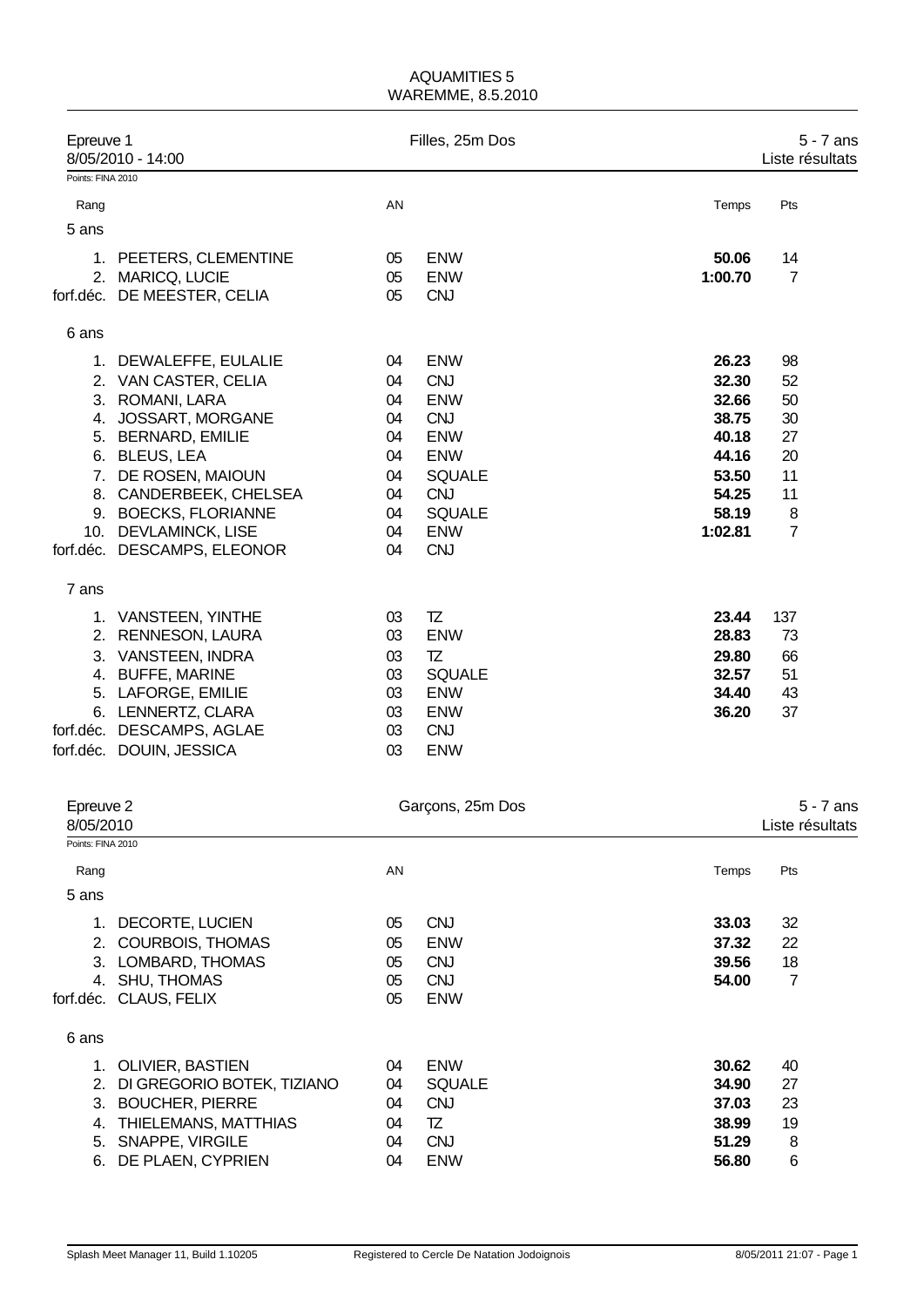## Epreuve 2, Garçons, 25m Dos

| 1. QUARANTA, MATTEO      | 03 | <b>DGHN</b>   | 24.07 | 84 |
|--------------------------|----|---------------|-------|----|
| 2. VANSCHOONLANDT, RUBEN | 03 | TZ            | 26.68 | 61 |
| 3. MICHAUX, VALENTIN     | 03 | <b>ENW</b>    | 28.64 | 49 |
| 4. SIREJACOB, BASTIEN    | 03 | <b>ENW</b>    | 29.36 | 46 |
| 5. HMICH, YOUNES         | 03 | <b>ENW</b>    | 35.99 | 25 |
| 6. MARTINY, DORIAN       | 03 | <b>CNJ</b>    | 36.47 | 24 |
| 7. DARLOZE, ADRIEN       | 03 | <b>ENW</b>    | 42.00 | 15 |
| forf.déc. SEIDOFF, SACHA | 03 | <b>SQUALE</b> |       |    |
|                          |    |               |       |    |

| Epreuve 3<br>8/05/2010 |                                              | Filles, 100m Libre |                             | 8 - 12 ans<br>Liste résultats |     |      |
|------------------------|----------------------------------------------|--------------------|-----------------------------|-------------------------------|-----|------|
|                        |                                              |                    |                             |                               |     |      |
| Rang                   |                                              | AN                 |                             | Temps                         | 50m | 100m |
| 8 ans                  |                                              |                    |                             |                               |     |      |
|                        |                                              |                    |                             |                               |     |      |
|                        | 1. HENDRICKX, KATO                           | 02                 | TZ                          | 1:54.63                       |     |      |
|                        | 2. CHRISTIANS, CHLEA                         | 02                 | <b>ENW</b>                  | 2:08.53                       |     |      |
|                        | 3. GUILY, LENA                               | 02                 | <b>ENW</b>                  | 2:22.01                       |     |      |
|                        | 4. GAYTANT, LOU-AN                           | 02                 | ENW                         | 2:28.84                       |     |      |
|                        | 5. CORTIN, LISE                              | 02                 | <b>CNJ</b>                  | 2:29.32                       |     |      |
|                        | 6. BOECKS, YSALINE<br>forf.déc. DEPAS, LALIE | 02<br>02           | <b>SQUALE</b><br><b>CNJ</b> | 3:15.76                       |     |      |
|                        | forf.déc. CLAUS, CLARA                       | 02                 | ENW                         |                               |     |      |
|                        | forf.déc. SEIDOFF, MELINA                    | 02                 | <b>SQUALE</b>               |                               |     |      |
|                        |                                              |                    |                             |                               |     |      |
| 9 ans                  |                                              |                    |                             |                               |     |      |
|                        | 1. HELAS, JEANNE                             | 01                 | <b>SQUALE</b>               | 1:45.46                       |     |      |
|                        | 2. MAHY, JENNIFER                            | 01                 | <b>CNJ</b>                  | 1:50.41                       |     |      |
|                        | 3. ROYERE, CAROLINE                          | 01                 | <b>DGHN</b>                 | 1:50.67                       |     |      |
|                        | 4. LEURS, ZOE                                | 01                 | <b>CNJ</b>                  | 1:51.20                       |     |      |
|                        | 5. BOURDOUXE, AMANDINE                       | 01                 | <b>ENW</b>                  | 2:05.26                       |     |      |
|                        | 6. CHROHET, CHLOE                            | 01                 | <b>ENW</b>                  | 2:10.31                       |     |      |
|                        | 7. MARTIN, AMANDINE                          | 01                 | ENW                         | 2:12.58                       |     |      |
|                        | 8. BRONE, SAFIA                              | 01                 | <b>DGHN</b>                 | 2:17.72                       |     |      |
|                        | 9. MARTIN, DELPHINE                          | 01                 | <b>ENW</b>                  | 2:18.44                       |     |      |
|                        | 10. LIGHEZZOLO, CHIARA                       | 01                 | <b>ENW</b>                  | 2:31.95                       |     |      |
|                        | forf.déc. BRONE, MAYRISSE                    | 01                 | <b>DGHN</b>                 |                               |     |      |
| 10 ans                 |                                              |                    |                             |                               |     |      |
|                        | 1. VAN BEETHOVEN, S.                         | 00                 | <b>CNJ</b>                  | 1:51.24                       |     |      |
|                        | 2. BURTON, GWENDOLINE                        | 00                 | <b>ENW</b>                  | 1:51.52                       |     |      |
|                        | 3. VAN ASSCHE, CALISTA                       | 00                 | ENW                         | 1:55.53                       |     |      |
|                        | 4. KEUS, GARANCE                             | 00                 | <b>CNJ</b>                  | 2:04.35                       |     |      |
|                        | 5. SACRE, ILONA                              | 00                 | <b>ENW</b>                  | 2:05.91                       |     |      |
|                        | 6. HEUSLING, LUCIE                           | 00                 | <b>DGHN</b>                 | 2:06.95                       |     |      |
|                        | 7. FRISSON, LEA                              | 00                 | <b>ENW</b>                  | 2:10.34                       |     |      |
|                        | 8. BERNARDELLO, ELODIE                       | 00                 | ENW                         | 2:12.06                       |     |      |
|                        | 9. BRASSEUR, AMANDINE                        | 00                 | <b>DGHN</b>                 | 2:12.41                       |     |      |
|                        | 10. VANCAN, ALICIA                           | 00                 | <b>ENW</b>                  | 2:13.73                       |     |      |
| 11.                    | SHU, SOPHIE                                  | 00                 | <b>CNJ</b>                  | 2:16.00                       |     |      |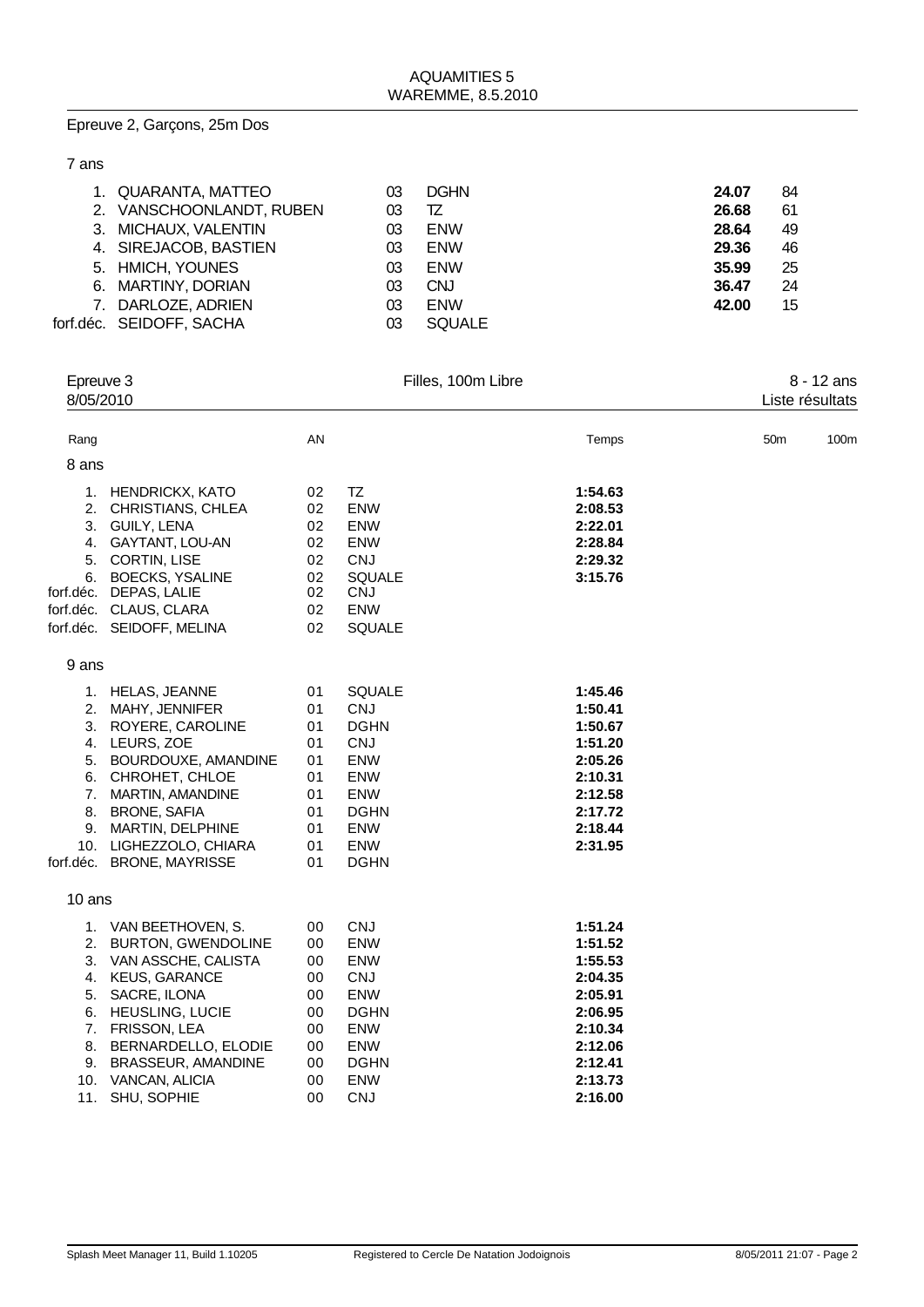#### Epreuve 3, Filles, 100m Libre

| 11 ans |                                                                                                                                                                                                                                                                                                   |                                                                            |                                                                                                                                                               |                                                                                                                                             |                 |                  |
|--------|---------------------------------------------------------------------------------------------------------------------------------------------------------------------------------------------------------------------------------------------------------------------------------------------------|----------------------------------------------------------------------------|---------------------------------------------------------------------------------------------------------------------------------------------------------------|---------------------------------------------------------------------------------------------------------------------------------------------|-----------------|------------------|
|        | 1. SORTINO, LAURA<br>2. HMICH, AMINA<br>3. BARBIAU, CELINE<br>4. DERWEDUWE, ALISSON<br>5. VERBRUGGEN, NINA<br>6. DERWEDUWE, OCEANE<br>abandon LELORRAIN, EMMA                                                                                                                                     | 99<br>99<br>99<br>99<br>99<br>99<br>99                                     | CNJ<br><b>ENW</b><br>CNJ<br><b>DGHN</b><br><b>ENW</b><br><b>DGHN</b><br><b>CNJ</b>                                                                            | 1:58.36<br>1:59.85<br>2:01.42<br>2:21.11<br>2:30.07<br>3:04.58                                                                              |                 |                  |
| 12 ans |                                                                                                                                                                                                                                                                                                   |                                                                            |                                                                                                                                                               |                                                                                                                                             |                 |                  |
|        | 1. DAWIRS, LAURELINE<br>2. TRUZZI, ANGIE-LINA                                                                                                                                                                                                                                                     | 98<br>98                                                                   | <b>DGHN</b><br><b>CNJ</b>                                                                                                                                     | 1:34.76<br>1:40.14                                                                                                                          |                 |                  |
|        | Epreuve 4<br>8/05/2010                                                                                                                                                                                                                                                                            |                                                                            | Garçons, 100m Libre                                                                                                                                           |                                                                                                                                             | Liste résultats | 8 - 12 ans       |
| Rang   |                                                                                                                                                                                                                                                                                                   | AN                                                                         |                                                                                                                                                               | Temps                                                                                                                                       | 50 <sub>m</sub> | 100 <sub>m</sub> |
| 8 ans  |                                                                                                                                                                                                                                                                                                   |                                                                            |                                                                                                                                                               |                                                                                                                                             |                 |                  |
|        | 1. FRISSON, NOE<br>2. DEWALEFFE, BATISTE<br>3. THEYS, KILLIAN<br>4. MALEVE, MATTHIAS<br>5. VIZZINI, ARNAUD<br>6. KEUS, GUILLAUME<br>7. TAHAY, JORDAN<br>8. BRUSSELMAN, LUCA<br>9. LEPERE, VICTOR<br>10. HANQUET, GERMAIN<br>11. CHAMPION, MAXIME<br>12. DE ROSEN, LOIC<br>13. STEINIER, ALEXANDRE | 02<br>02<br>02<br>02<br>02<br>02<br>02<br>02<br>02<br>02<br>02<br>02<br>02 | ENW<br><b>ENW</b><br>CNJ<br><b>CNJ</b><br><b>ENW</b><br>CNJ<br><b>ENW</b><br><b>ENW</b><br><b>SQUALE</b><br><b>ENW</b><br><b>DGHN</b><br><b>SQUALE</b><br>ENW | 1:54.44<br>1:54.46<br>1:54.73<br>2:04.71<br>2:06.37<br>2:07.02<br>2:13.61<br>2:18.80<br>2:21.51<br>2:25.72<br>2:27.10<br>2:31.35<br>2:33.61 |                 |                  |
| 9 ans  |                                                                                                                                                                                                                                                                                                   |                                                                            |                                                                                                                                                               |                                                                                                                                             |                 |                  |
| 3.     | 1. DENIS, ANTOINE<br>2. COSIJNS, SANDER<br><b>GODFROID, LOGAN</b>                                                                                                                                                                                                                                 | 01<br>01<br>01                                                             | <b>ENW</b><br>TZ<br><b>ENW</b>                                                                                                                                | 1:47.25<br>1:47.68<br>2:05.38                                                                                                               |                 |                  |

#### 3. GODFROID, LOGAN 01 ENW **2:05.38** 4. BIESWAL, CONSTANT 01 CNJ<br>éc. JOSSART, JANICK 01 CNJ forf.déc. JOSSART, JANICK

10 ans

| 1.        | <b>BOUCHER, AUGUSTIN</b> | 00 | CNJ           | 1:47.47 |
|-----------|--------------------------|----|---------------|---------|
| 2.        | MAUS, LUCAS              | 00 | <b>SQUALE</b> | 1:53.57 |
| 3.        | DE ROSEN, BRIEUC         | 00 | <b>SQUALE</b> | 1:53.61 |
| 4.        | DI GREGORIO BOTEK, M.    | 00 | <b>SQUALE</b> | 2:05.97 |
| 5.        | <b>BULLY, ANTOINE</b>    | 00 | <b>ENW</b>    | 2:09.76 |
|           | 6. TROONBEECK, ARTHUR    | 00 | <b>CNJ</b>    | 2:20.68 |
|           |                          |    |               |         |
| 11 ans    |                          |    |               |         |
|           | 1. ONS, ARNO             | 99 | TZ            | 1:36.22 |
|           | 2. CUISSET, FLORENT      | 99 | <b>ENW</b>    | 2:00.69 |
| forf.déc. | <b>BRONE, KYLIAN</b>     | 99 | <b>DGHN</b>   |         |
|           |                          |    |               |         |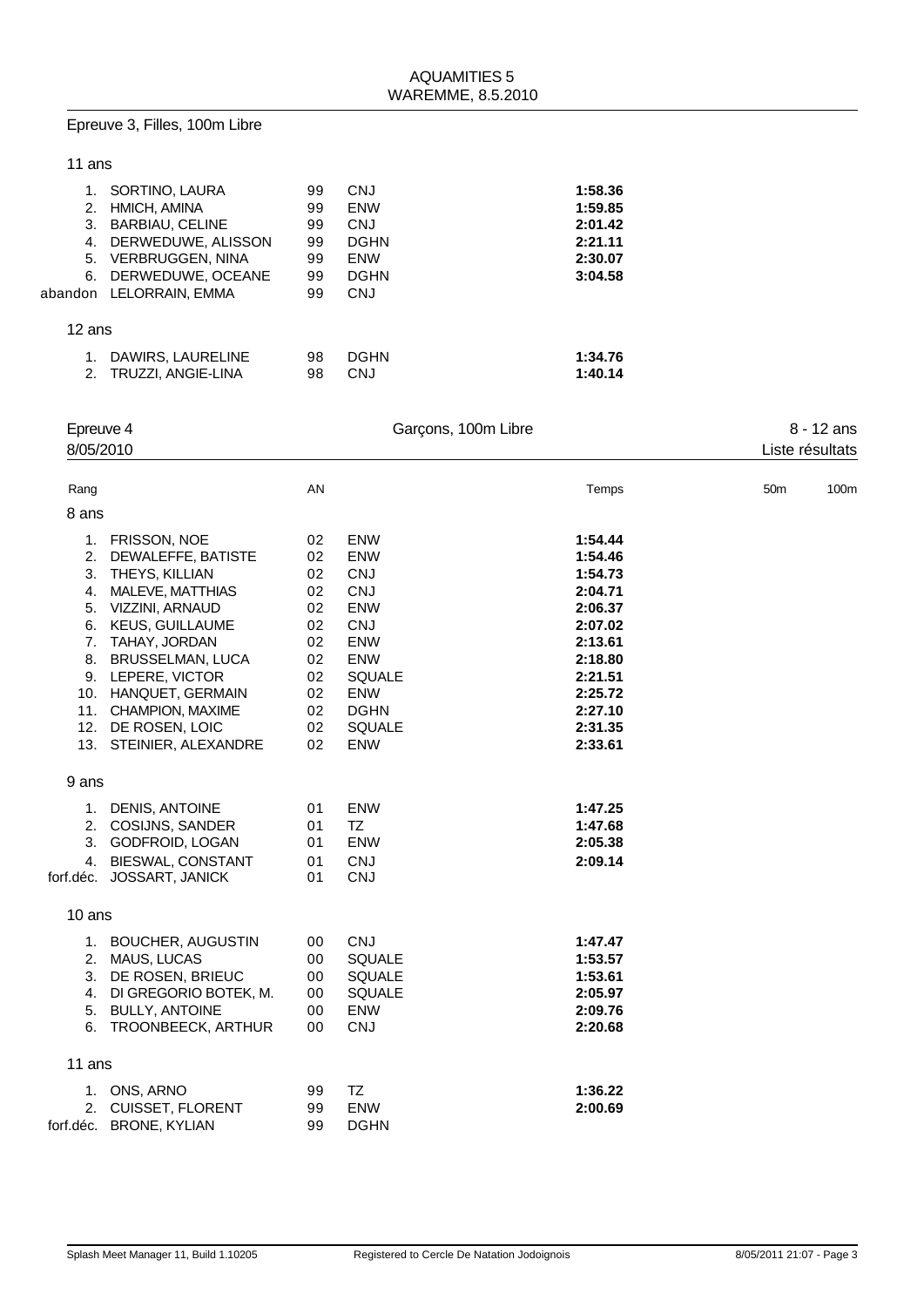| Epreuve 4, Garçons, 100m Libre |  |  |  |
|--------------------------------|--|--|--|
|--------------------------------|--|--|--|

### 12 ans

8 ans

| 1. HANOSSET, YOANN         | 98  | <b>FNW</b> | 2:10.83 |
|----------------------------|-----|------------|---------|
| forf.déc. ARYS, MARTIN     | 98. | CNJ        |         |
| forf.déc. NANNETI, MATHIAS | 98. | -CNJ       |         |

| Epreuve 5<br>8/05/2010 |       |    |    | Filles, 400m Libre |                 |         | 8 - 12 ans<br>Liste résultats |  |
|------------------------|-------|----|----|--------------------|-----------------|---------|-------------------------------|--|
| Points: FINA 2010      |       |    |    |                    |                 |         |                               |  |
| Rang                   |       | AN |    |                    |                 | Temps   | Pts                           |  |
| 8 ans                  |       |    |    |                    |                 |         |                               |  |
| JANSSENS, MAYRA<br>1.  |       | 02 | TZ |                    |                 | 7:36.54 | 136                           |  |
| 50 <sub>m</sub> :      | 150m: |    |    | 250m:              | 350m:           |         |                               |  |
| 100m:                  | 200m: |    |    | 300m:              | 400m:           | 7:36.54 |                               |  |
| ROSKIN, LOTTE<br>2.    |       | 02 | TZ |                    |                 | 8:22.11 | 102                           |  |
| 50m:                   | 150m: |    |    | 250m:              | 350m:           |         |                               |  |
| 100m                   | 200m  |    |    | 300m               | $400m$ $8.2211$ |         |                               |  |

| 50 <sub>m</sub> :<br>100m: | 150m:<br>200m: |    |            | 250m:<br>300m: | 350m:<br>400m: | 8:22.11 |    |
|----------------------------|----------------|----|------------|----------------|----------------|---------|----|
| 3. HENDRICKX, KATO         |                | 02 | ΤZ         |                |                | 9:03.57 | 80 |
| $50m$ :                    | 150m:          |    |            | 250m:          | 350m:          |         |    |
| 100m:                      | 200m:          |    |            | 300m:          | 400m:          | 9:03.57 |    |
| 4. D'HENNEZEL, MARINE      |                | 02 | <b>CNJ</b> |                |                | 9:06.66 | 79 |
| 50 <sub>m</sub> :          | 150m:          |    |            | 250m:          | 350m:          |         |    |
| 100m:                      | 200m:          |    |            | 300m:          | 400m:          | 9:06.66 |    |
|                            |                |    |            |                |                |         |    |

### 9 ans

| 1. VANSTEEN, AYKO          |                | 01 |            |                |                   | 8:08.93 | 110 |
|----------------------------|----------------|----|------------|----------------|-------------------|---------|-----|
| 50 <sub>m</sub> :<br>100m: | 150m:<br>200m: |    |            | 250m:<br>300m: | $350m$ :<br>400m: | 8:08.93 |     |
| 2. DENGIS, ZOE             |                | 01 | <b>ENW</b> |                |                   | 8:50.21 | 86  |
| 50 <sub>m</sub> :          | 150m:          |    |            | 250m:          | 350m:             |         |     |
|                            |                |    |            |                |                   |         |     |

| 1. | <b>HEINE, CLARISSE</b>     | 150m:          | 00     | <b>ENW</b> |                | 350m:          | 6:40.61 | 201 |
|----|----------------------------|----------------|--------|------------|----------------|----------------|---------|-----|
|    | 50m:<br>100m:              | 200m:          |        |            | 250m:<br>300m: | 400m:          | 6:40.61 |     |
| 2. | DENGIS, JEANNE             |                | $00\,$ | <b>ENW</b> |                |                | 7:17.76 | 154 |
|    | $50m$ :<br>100m:           | 150m:<br>200m: |        |            | 250m:<br>300m: | 350m:<br>400m: | 7:17.76 |     |
| 3. | <b>BEN DHIAB, FERDAWS</b>  |                | $00\,$ | <b>ENW</b> |                |                | 7:48.74 | 125 |
|    | 50m:<br>100m:              | 150m:<br>200m: |        |            | 250m:<br>300m: | 350m:<br>400m: | 7:48.74 |     |
| 4. | VAN GOITSENHOVEN, ALANIS   |                | 00     | <b>CNJ</b> |                |                | 7:54.90 | 121 |
|    | 50m:<br>100m:              | 150m:<br>200m: |        |            | 250m:<br>300m: | 350m:<br>400m: | 7:54.90 |     |
| 5. | <b>BEN DHIAB, FERIEL</b>   |                | 00     | <b>ENW</b> |                |                | 8:04.78 | 113 |
|    | 50m:<br>100m:              | 150m:<br>200m: |        |            | 250m:<br>300m: | 350m:<br>400m: | 8:04.78 |     |
| 6. | <b>FRANCOIS, CLARA</b>     |                | $00\,$ | <b>ENW</b> |                |                | 8:12.45 | 108 |
|    | 50m:<br>100m:              | 150m:<br>200m: |        |            | 250m:<br>300m: | 350m:<br>400m: | 8:12.45 |     |
|    | 7. VAN BEETHOVEN, SHARLEEN |                | 00     | <b>CNJ</b> |                |                | 8:16.88 | 105 |
|    | 50m:<br>100m:              | 150m:<br>200m: |        |            | 250m:<br>300m: | 350m:<br>400m: | 8:16.88 |     |
|    |                            |                |        |            |                |                |         |     |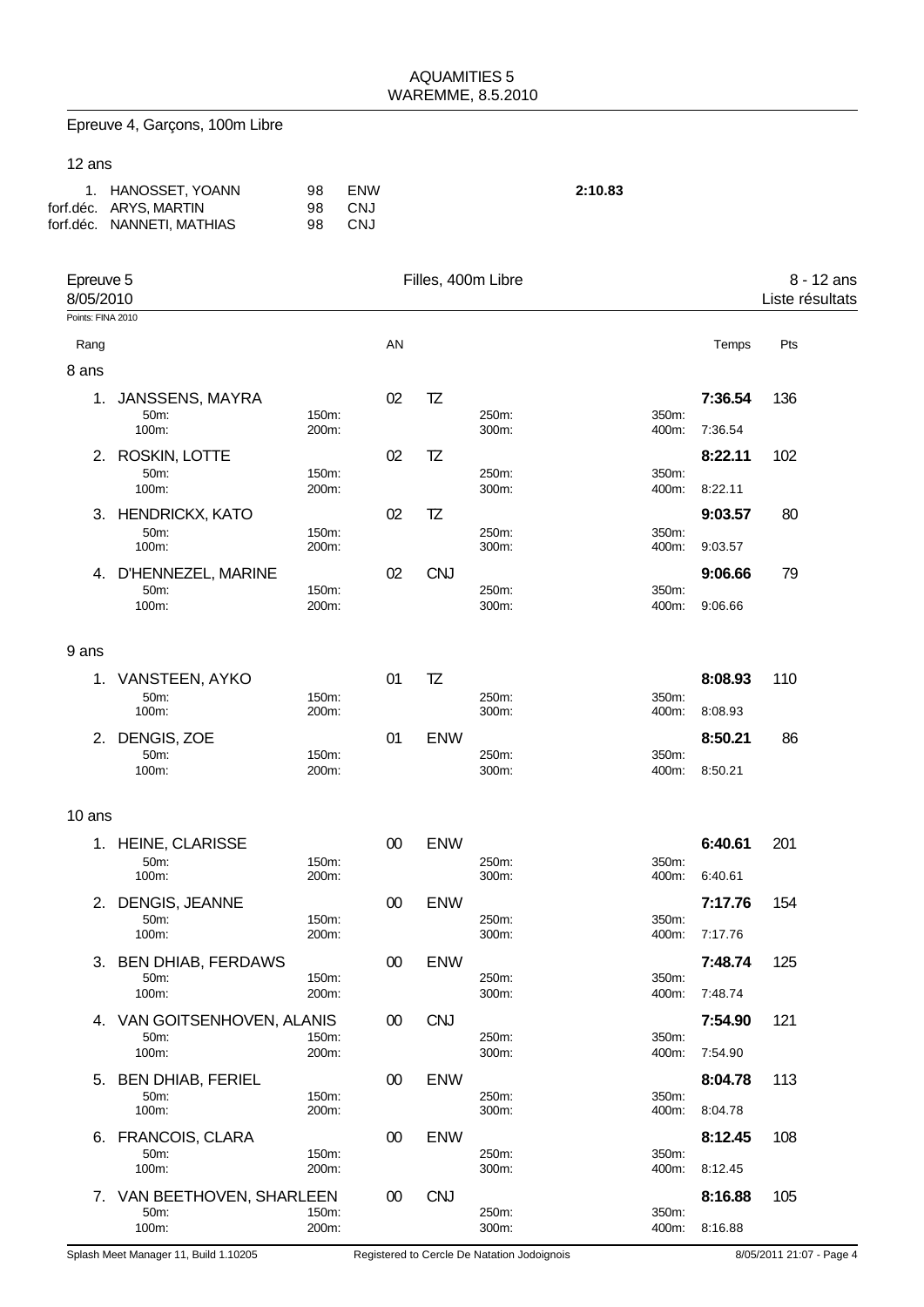#### Epreuve 5, Filles, 400m Libre

| 11 ans                    |                                           |                |    |             |                     |                |                    |                               |
|---------------------------|-------------------------------------------|----------------|----|-------------|---------------------|----------------|--------------------|-------------------------------|
|                           | 1. MAHY, ALEXANDRA<br>50m:<br>100m:       | 150m:<br>200m: | 99 | <b>CNJ</b>  | 250m:<br>300m:      | 350m:<br>400m: | 6:56.53<br>6:56.53 | 179                           |
|                           | 2. MAUDOUX, ROMANE<br>50m:<br>100m:       | 150m:<br>200m: | 99 | <b>CNJ</b>  | 250m:<br>300m:      | 350m:<br>400m: | 7:49.75<br>7:49.75 | 125                           |
|                           | 3. VANDENBERGH, KAJA<br>50m:<br>100m:     | 150m:<br>200m: | 99 | TZ          | 250m:<br>300m:      | 350m:<br>400m: | 8:05.22<br>8:05.22 | 113                           |
|                           | 4. DENGIS, LUCIE<br>50m:<br>100m:         | 150m:<br>200m: | 99 | <b>ENW</b>  | 250m:<br>300m:      | 350m:<br>400m: | 8:32.82<br>8:32.82 | 96                            |
| 12 ans                    |                                           |                |    |             |                     |                |                    |                               |
|                           | 1. JASSELETTE, LAETITIA<br>50m:<br>100m:  | 150m:<br>200m: | 98 | <b>ENW</b>  | 250m:<br>300m:      | 350m:<br>400m: | 6:55.99<br>6:55.99 | 180                           |
|                           | 2. TRUZZI, ANGIE-LINA<br>50m:<br>100m:    | 150m:<br>200m: | 98 | <b>CNJ</b>  | 250m:<br>300m:      | 350m:<br>400m: | 8:18.59<br>8:18.59 | 104                           |
|                           |                                           |                |    |             |                     |                |                    |                               |
| Epreuve 6<br>8/05/2010    |                                           |                |    |             | Garçons, 400m Libre |                |                    | 8 - 12 ans<br>Liste résultats |
| Points: FINA 2010<br>Rang |                                           |                | AN |             |                     |                | Temps              | Pts                           |
| 8 ans                     |                                           |                |    |             |                     |                |                    |                               |
| 1.                        | DALTO, LUCAS<br>50m:<br>100m:             | 150m:<br>200m: | 02 | <b>DGHN</b> | 250m:<br>300m:      | 350m:<br>400m: | 7:50.67<br>7:50.67 | 92                            |
|                           | 2. DE MEESTER, BORIS<br>50m:<br>100m:     | 150m:<br>200m: | 02 | <b>CNJ</b>  | 250m:<br>300m:      | 350m:<br>400m: | 9:07.42<br>9:07.42 | 58                            |
|                           | abandon DUPONT, JONATHAN<br>50m:<br>100m: | 150m:<br>200m: | 02 | <b>DGHN</b> | 250m:<br>300m:      | 350m:<br>400m: |                    |                               |
| 9 ans                     |                                           |                |    |             |                     |                |                    |                               |
|                           | 1. DE LOOZ, NATHAN<br>50m:<br>100m:       | 150m:<br>200m: | 01 | <b>CNJ</b>  | 250m:<br>300m:      | 350m:<br>400m: | 7:15.45<br>7:15.45 | 116                           |
|                           | 2. MALEVE, VIRGIL<br>50m:<br>100m:        | 150m:<br>200m: | 01 | <b>CNJ</b>  | 250m:<br>300m:      | 350m:<br>400m: | 7:50.19<br>7:50.19 | 92                            |

**3. TAKALI, HAMIDA 150m: 160m: 160m: 160m: 160m: 160m: 160m: 160m: 160m: 100m: 100m: 100m: 200m: 200m: 100m: 100m: 100m: 100m: 100m: 100m: 100m: 100m: 100m: 100m: 100m: 1** 

**4. SALAMONE, MICKAEL 01 DGHN 8:18.40 77**<br>
50m: 150m: 150m: 150m: 250m: 250m: 100m: 100m: 200m: 200m: 200m: 100m: 200m: 200m: 200m: 200m: 200m: 200m: 200m: 200m: 200m: 200m: 200m: 200m: 200m: 200m: 200m: 200m: 200m: 200m:

50m: 150m: 250m: 350m: 100m: 200m: 300m: 400m: 7:50.26

50m: 150m: 250m: 350m: 100m: 200m: 300m: 400m: 8:18.40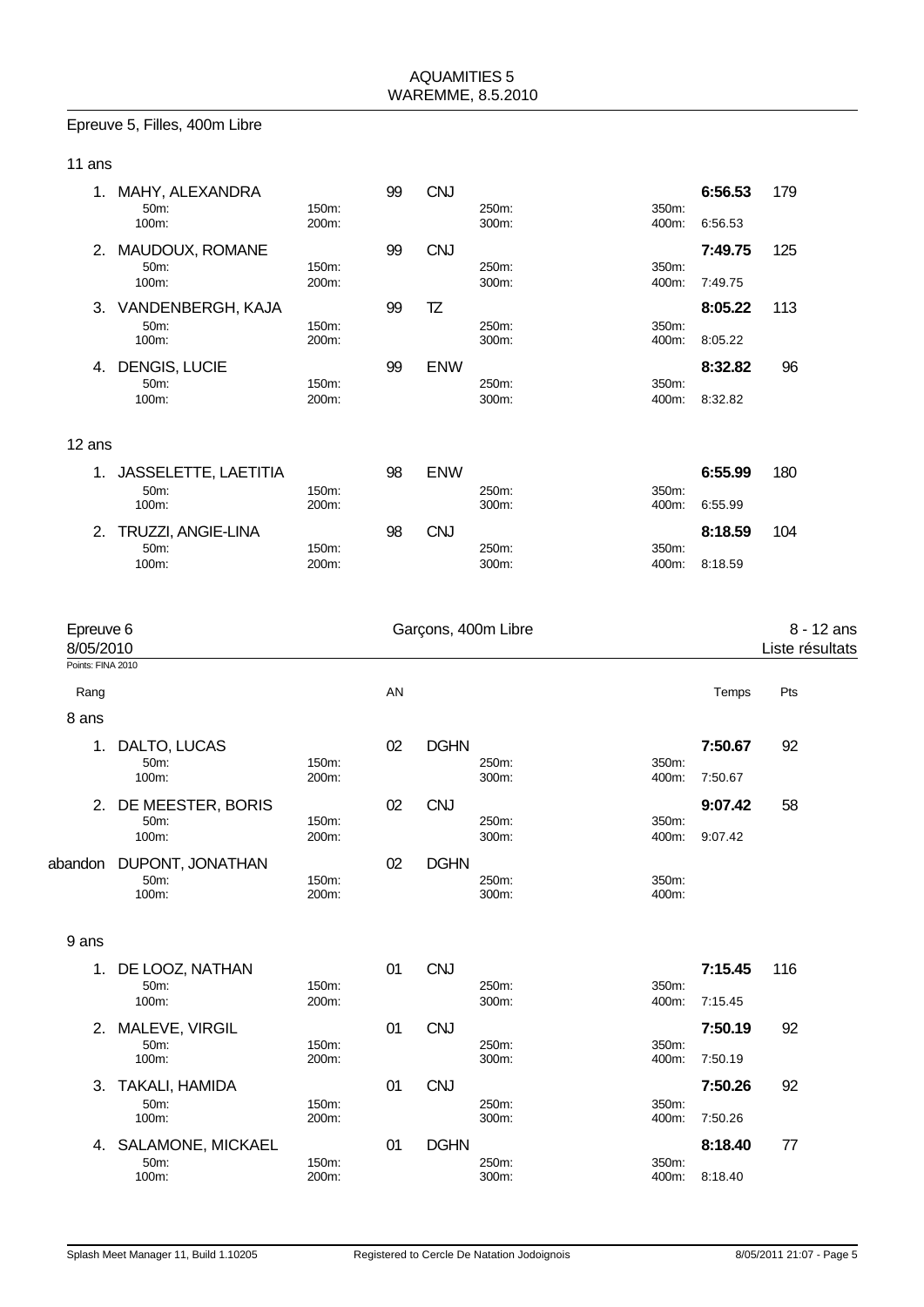|         | Epreuve 6, Garçons, 400m Libre, 9 ans                |                |          |                          |                |                |                    |     |
|---------|------------------------------------------------------|----------------|----------|--------------------------|----------------|----------------|--------------------|-----|
| Rang    |                                                      |                | AN       |                          |                |                | Temps              | Pts |
| 5.      | <b>COSIJNS, SANDER</b><br>50m:                       | 150m:          | 01       | TZ                       | 250m:          | 350m:          | 8:33.53            | 71  |
|         | 100m:                                                | 200m:          |          |                          | 300m:          | 400m:          | 8:33.53            |     |
| 6.      | PAUWELS, MICHAEL<br>50m:<br>100m:                    | 150m:<br>200m: | 01       | TZ                       | 250m:<br>300m: | 350m:<br>400m: | 8:53.83<br>8:53.83 | 63  |
|         | forf.déc. MAES, QUENTIN                              |                | 01       | <b>DGHN</b>              |                |                |                    |     |
| 10 ans  |                                                      |                |          |                          |                |                |                    |     |
| 1.      | VAN CASTER, CYRIL                                    |                | 00       | <b>CNJ</b>               |                |                | 7:00.33            | 129 |
|         | 50m:<br>100m:                                        | 150m:<br>200m: |          |                          | 250m:<br>300m: | 350m:<br>400m: | 7:00.33            |     |
|         | 2. BERNARD, CORENTIN                                 |                | 00       | <b>ENW</b>               |                | 350m:          | 7:01.20            | 128 |
|         | 50m:<br>100m:                                        | 150m:<br>200m: |          |                          | 250m:<br>300m: | 400m:          | 7:01.20            |     |
| 3.      | <b>BOUCHER, AUGUSTIN</b>                             |                | 00       | <b>CNJ</b>               |                |                | 7:48.64            | 93  |
|         | 50m:<br>100m:                                        | 150m:<br>200m: |          |                          | 250m:<br>300m: | 350m:<br>400m: | 7:48.64            |     |
|         | 4. FERON, MATHIEU                                    |                | 00       | <b>ENW</b>               |                |                | 8:24.58            | 74  |
|         | 50m:<br>100m:                                        | 150m:<br>200m: |          |                          | 250m:<br>300m: | 350m:<br>400m: | 8:24.58            |     |
| 11 ans  |                                                      |                |          |                          |                |                |                    |     |
| 1.      | PEIFFER, GILLES                                      |                | 99       | TZ                       |                |                | 6:45.48            | 144 |
|         | 50m:<br>100m:                                        | 150m:<br>200m: |          |                          | 250m:<br>300m: | 350m:<br>400m: | 6:45.48            |     |
| 2.      | ONS, ARNO                                            |                | 99       | TZ                       |                |                | 7:28.50            | 106 |
|         | 50m:<br>100m:                                        | 150m:<br>200m: |          |                          | 250m:<br>300m: | 350m:<br>400m: | 7:28.50            |     |
| 3.      | DE PLAEN, ALEXIAN<br>50m:                            | 150m:          | 99       | <b>ENW</b>               | 250m:          | 350m:          | 7:55.95            | 89  |
|         | 100m:                                                | 200m:          |          |                          | 300m:          | 400m:          | 7:55.95            |     |
| abandon | MARECHAL, FLORIAN                                    |                | 99       | ENW                      |                |                |                    |     |
|         | 50m:<br>100m:                                        | 150m:<br>200m: |          |                          | 250m:<br>300m: | 350m:<br>400m: |                    |     |
| 12 ans  |                                                      |                |          |                          |                |                |                    |     |
|         | 1. JAMOULLE, QUENTIN                                 |                | 98       | <b>ENW</b>               |                |                | 6:34.61            | 156 |
|         | 50m:<br>100m:                                        | 150m:<br>200m: |          |                          | 250m:<br>300m: | 350m:<br>400m: | 6:34.61            |     |
|         | 2. VANCAN, ALAN                                      |                | 98       | <b>ENW</b>               |                |                | 6:50.14            | 139 |
|         | 50m:<br>100m:                                        | 150m:<br>200m: |          |                          | 250m:<br>300m: | 350m:<br>400m: | 6:50.14            |     |
| 3.      | MASSOTTE, FRANCOIS                                   |                | 98       | <b>ENW</b>               |                |                | 8:49.58            | 64  |
|         | 50m:<br>100m:                                        | 150m:<br>200m: |          |                          | 250m:<br>300m: | 350m:<br>400m: | 8:49.58            |     |
|         | forf.déc. NANNETI, MATHIAS<br>forf.déc. ARYS, MARTIN |                | 98<br>98 | <b>CNJ</b><br><b>CNJ</b> |                |                |                    |     |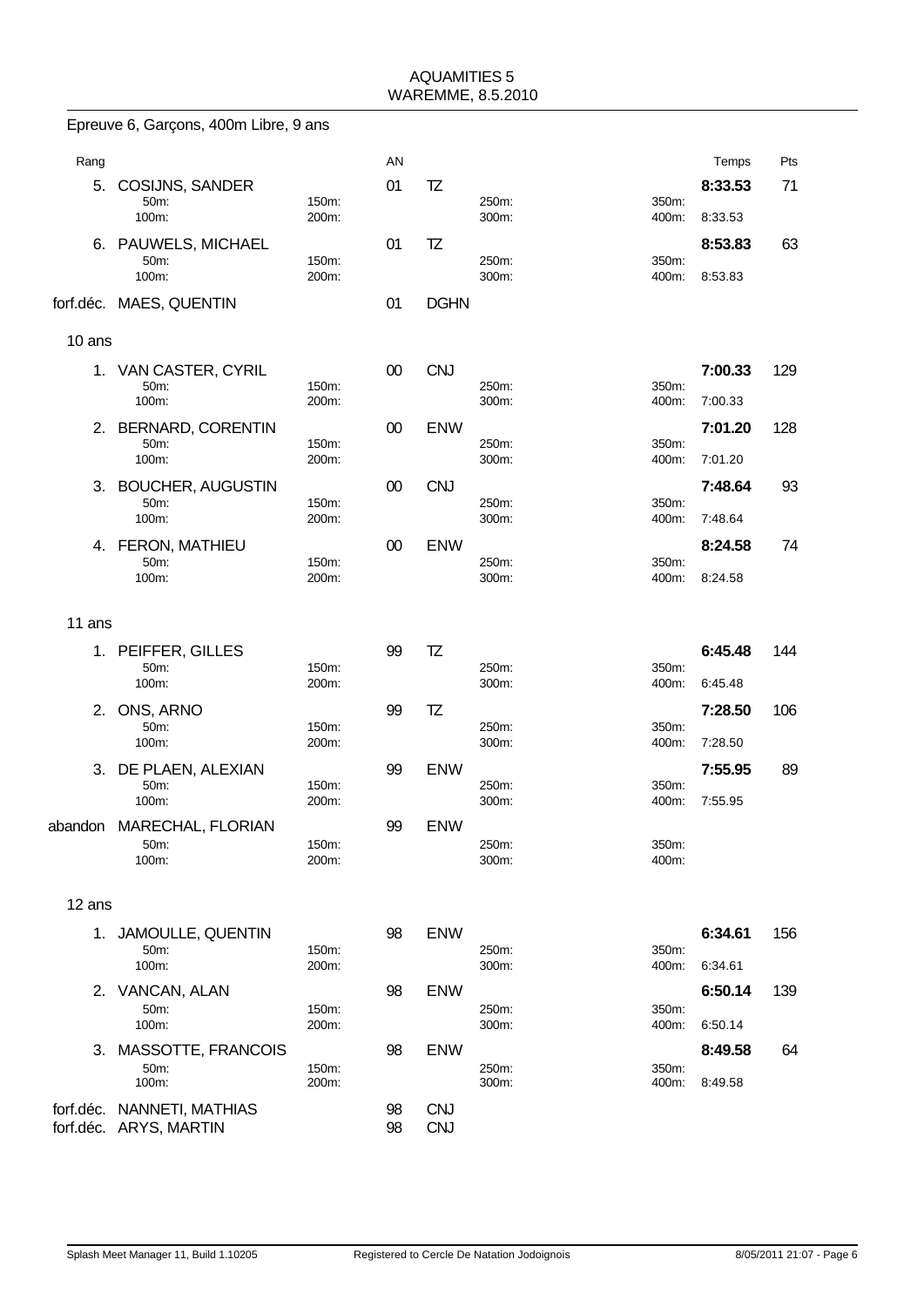| Epreuve 7<br>8/05/2010 |                                                                                                                                                                                              | Filles, 50m Libre                            |                                                                                                   |                                                                | $5 - 7$ ans<br>Liste résultats   |  |  |
|------------------------|----------------------------------------------------------------------------------------------------------------------------------------------------------------------------------------------|----------------------------------------------|---------------------------------------------------------------------------------------------------|----------------------------------------------------------------|----------------------------------|--|--|
| Points: FINA 2010      |                                                                                                                                                                                              |                                              |                                                                                                   |                                                                |                                  |  |  |
| Rang                   |                                                                                                                                                                                              | AN                                           |                                                                                                   | Temps                                                          | Pts                              |  |  |
| 5 ans                  |                                                                                                                                                                                              |                                              |                                                                                                   |                                                                |                                  |  |  |
|                        | forf.déc. DE MEESTER, CELIA                                                                                                                                                                  | 05                                           | <b>CNJ</b>                                                                                        |                                                                |                                  |  |  |
| 6 ans                  |                                                                                                                                                                                              |                                              |                                                                                                   |                                                                |                                  |  |  |
| 3.<br>5.               | 1. DEWALEFFE, EULALIE<br>2. VAN CASTER, CELIA<br>ROMANI, LARA<br>4. BERNARD, EMILIE<br><b>BOECKS, FLORIANNE</b><br>6. JOSSART, MORGANE<br>forf.déc. DESCAMPS, ELEONOR                        | 04<br>04<br>04<br>04<br>04<br>04<br>04       | <b>ENW</b><br><b>CNJ</b><br><b>ENW</b><br><b>ENW</b><br><b>SQUALE</b><br><b>CNJ</b><br><b>CNJ</b> | 1:04.03<br>1:13.68<br>1:16.24<br>1:28.69<br>1:44.60<br>1:46.81 | 47<br>31<br>28<br>18<br>10<br>10 |  |  |
| 7 ans                  |                                                                                                                                                                                              |                                              |                                                                                                   |                                                                |                                  |  |  |
| 5.                     | 1. VANSTEEN, YINTHE<br>2. RENNESON, LAURA<br>3. LAFORGE, EMILIE<br>4. VANSTEEN, INDRA<br><b>BUFFE, MARINE</b><br>6. LENNERTZ, CLARA<br>forf.déc. DESCAMPS, AGLAE<br>forf.déc. DOUIN, JESSICA | 03<br>03<br>03<br>03<br>03<br>03<br>03<br>03 | TZ<br><b>ENW</b><br><b>ENW</b><br>TZ<br><b>SQUALE</b><br><b>ENW</b><br><b>CNJ</b><br><b>ENW</b>   | 51.82<br>1:02.97<br>1:06.45<br>1:06.93<br>1:11.28<br>1:15.87   | 90<br>50<br>42<br>41<br>34<br>28 |  |  |
| Epreuve 8<br>8/05/2010 |                                                                                                                                                                                              |                                              | Garçons, 50m Libre                                                                                |                                                                | $5 - 7$ ans<br>Liste résultats   |  |  |
| Points: FINA 2010      |                                                                                                                                                                                              |                                              |                                                                                                   |                                                                |                                  |  |  |
| Rang                   |                                                                                                                                                                                              | AN                                           |                                                                                                   | Temps                                                          | Pts                              |  |  |
| 5 ans                  |                                                                                                                                                                                              |                                              |                                                                                                   |                                                                |                                  |  |  |
| 1.                     | DECORTE, LUCIEN<br>2. LOMBARD, THOMAS<br>3. COURBOIS, THOMAS<br>4. SHU, THOMAS                                                                                                               | 05<br>05<br>05<br>05                         | <b>CNJ</b><br><b>CNJ</b><br><b>ENW</b><br><b>CNJ</b>                                              | 1:09.66<br>1:20.54<br>1:29.12<br>2:10.71                       | 24<br>16<br>11<br>3              |  |  |
| 6 ans                  |                                                                                                                                                                                              |                                              |                                                                                                   |                                                                |                                  |  |  |
|                        | 1. OLIVIER, BASTIEN<br>2. THIELEMANS, MATTHIAS<br>3. DI GREGORIO BOTEK, TIZIANO<br>4. BOUCHER, PIERRE<br>5. SNAPPE, VIRGILE                                                                  | 04<br>04<br>04<br>04<br>04                   | <b>ENW</b><br>TZ<br><b>SQUALE</b><br><b>CNJ</b><br><b>CNJ</b>                                     | 1:09.96<br>1:16.64<br>1:36.38<br>1:40.50<br>1:48.41            | 24<br>18<br>9<br>8<br>6          |  |  |
| 7 ans                  |                                                                                                                                                                                              |                                              |                                                                                                   |                                                                |                                  |  |  |
| 3.<br>4.<br>5.         | 1. QUARANTA, MATTEO<br>2. VANSCHOONLANDT, RUBEN<br>SIREJACOB, BASTIEN<br><b>MARTINY, DORIAN</b><br>MICHAUX, VALENTIN                                                                         | 03<br>03<br>03<br>03<br>03                   | <b>DGHN</b><br>TZ<br><b>ENW</b><br><b>CNJ</b><br>ENW                                              | 55.39<br>1:03.50<br>1:11.81<br>1:15.39<br>1:17.82              | 49<br>32<br>22<br>19<br>17       |  |  |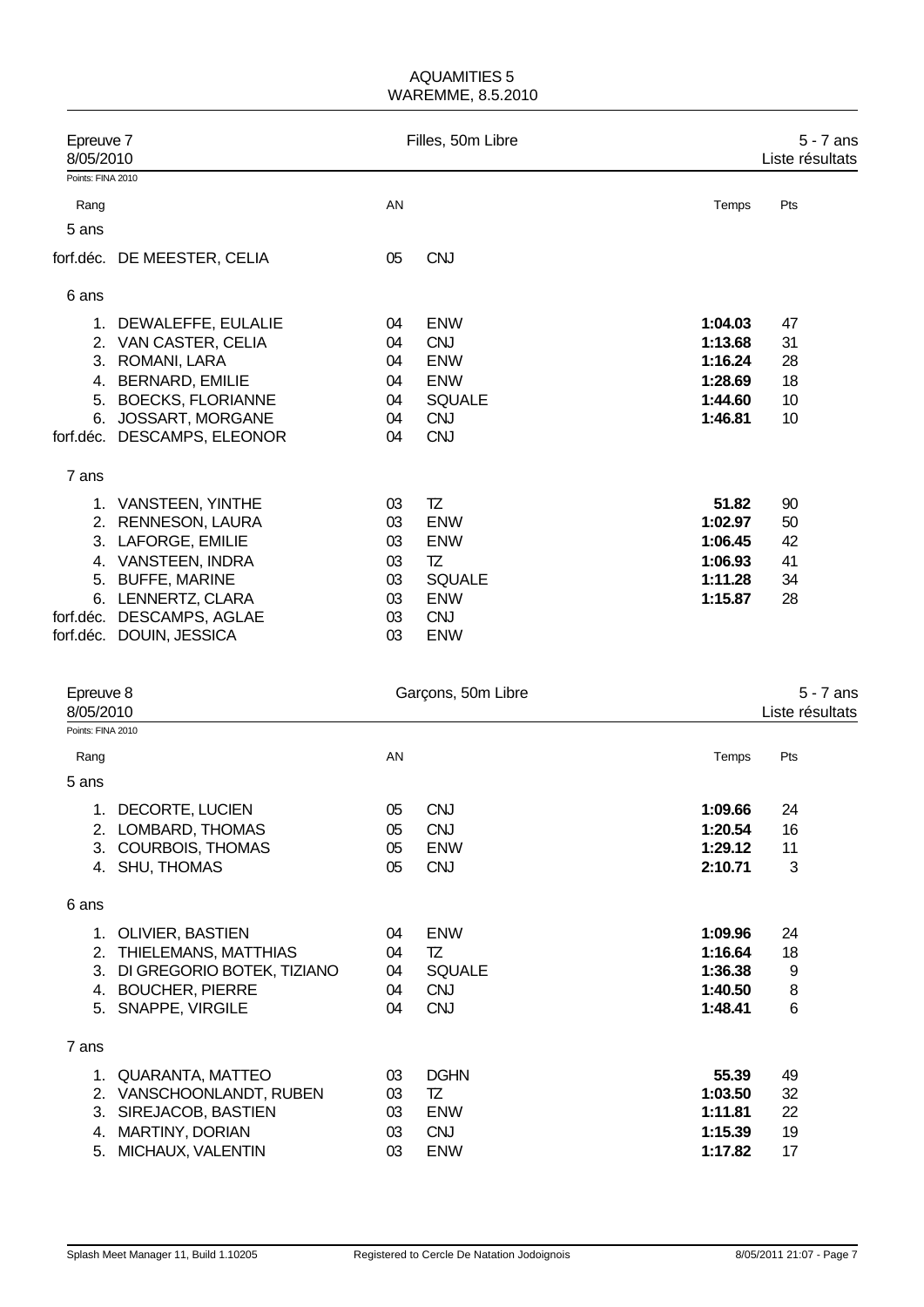|        | Epreuve 9<br>8/05/2010                               |          |                           | Filles, 200m Libre |                            |                 |      | Liste résultats | 8 - 12 ans |
|--------|------------------------------------------------------|----------|---------------------------|--------------------|----------------------------|-----------------|------|-----------------|------------|
|        | Points: FINA 2010                                    |          |                           |                    |                            |                 |      |                 |            |
| Rang   |                                                      | AN       |                           |                    | Temps Pts                  | 50 <sub>m</sub> | 100m | 150m            | 200m       |
| 8 ans  |                                                      |          |                           |                    |                            |                 |      |                 |            |
|        |                                                      |          |                           |                    |                            |                 |      |                 |            |
|        | 1. JANSSENS, MAYRA                                   | 02       | TZ                        |                    | 2:55.51 254                |                 |      |                 |            |
|        | 2. ROSKIN, LOTTE                                     | 02       | TZ                        |                    | 2:57.90 244                |                 |      |                 |            |
|        | 3. D'HENNEZEL, MARINE<br>4. CHRISTIANS, CHLEA        | 02<br>02 | <b>CNJ</b><br>ENW         |                    | 3:18.21 176<br>3:37.03 134 |                 |      |                 |            |
|        | 5. GUILY, LENA                                       | 02       | <b>ENW</b>                |                    | 3:49.93 113                |                 |      |                 |            |
|        | forf.déc. CLAUS, CLARA                               | 02       | <b>ENW</b>                |                    |                            |                 |      |                 |            |
|        | forf.déc. BOECKS, YSALINE                            | 02       | <b>SQUALE</b>             |                    |                            |                 |      |                 |            |
|        | forf.déc. DEPAS, LALIE                               | 02       | <b>CNJ</b>                |                    |                            |                 |      |                 |            |
|        | forf.déc. SEIDOFF, MELINA                            | 02       | <b>SQUALE</b>             |                    |                            |                 |      |                 |            |
|        |                                                      |          |                           |                    |                            |                 |      |                 |            |
| 9 ans  |                                                      |          |                           |                    |                            |                 |      |                 |            |
|        | 1. VANSTEEN, AYKO                                    | 01       | TZ                        |                    | 2:47.84 290                |                 |      |                 |            |
|        | 2. HELAS, JEANNE                                     | 01       | <b>SQUALE</b>             |                    | 2:50.55 276                |                 |      |                 |            |
|        | 3. LEURS, ZOE                                        | 01       | <b>CNJ</b>                |                    | <b>3:02.57 225</b>         |                 |      |                 |            |
|        | 4. MAHY, JENNIFER                                    | 01       | <b>CNJ</b>                |                    | 3:04.78 217                |                 |      |                 |            |
|        | 5. DENGIS, ZOE                                       | 01       | <b>ENW</b>                |                    | 3:17.94 177                |                 |      |                 |            |
|        | 6. ROYERE, CAROLINE<br>7. BOURDOUXE, A.              | 01<br>01 | <b>DGHN</b><br>ENW        |                    | 3:21.20 168<br>3:24.18 161 |                 |      |                 |            |
|        | 8. CHROHET, CHLOE                                    | 01       | <b>ENW</b>                |                    | 3:39.53 129                |                 |      |                 |            |
|        | 9. MARTIN, AMANDINE                                  | 01       | ENW                       |                    | 3:43.29 123                |                 |      |                 |            |
|        | 10. MARTIN, DELPHINE                                 | 01       | ENW                       |                    | 3:46.45 118                |                 |      |                 |            |
|        | 11. LIGHEZZOLO, CHIARA                               | 01       | <b>ENW</b>                |                    | 3:54.67 106                |                 |      |                 |            |
|        | 12. BRONE, SAFIA                                     | 01       | <b>DGHN</b>               |                    | 4:00.72 98                 |                 |      |                 |            |
|        | forf.déc. BRONE, MAYRISSE                            | 01       | <b>DGHN</b>               |                    |                            |                 |      |                 |            |
| 10 ans |                                                      |          |                           |                    |                            |                 |      |                 |            |
|        | 1. HEINE, CLARISSE                                   | 00       | <b>ENW</b>                |                    | 2:35.90 362                |                 |      |                 |            |
|        | 2. DENGIS, JEANNE                                    | 00       | <b>ENW</b>                |                    | 2:47.69 291                |                 |      |                 |            |
|        | 3. VAN GOITSENHOVEN, A. 00                           |          | <b>CNJ</b>                |                    | 2:56.87 248                |                 |      |                 |            |
|        | 4. BEN DHIAB, FERDAWS                                | 00       | <b>ENW</b>                |                    | 2:57.21 246                |                 |      |                 |            |
|        | 5. BEN DHIAB, FERIEL                                 | 00       | <b>ENW</b>                |                    | 2:57.40 246                |                 |      |                 |            |
|        | 6. FRANCOIS, CLARA                                   | 00       | <b>ENW</b>                |                    | 3:02.19 227                |                 |      |                 |            |
|        | 7. BURTON, GWENDOLINE 00                             |          | ENW                       |                    | 3:03.01 224                |                 |      |                 |            |
|        | 8. VAN ASSCHE, CALISTA                               | 00       | ENW                       |                    | 3:07.58 208                |                 |      |                 |            |
|        | 9. FRISSON, LEA<br>10. VANCAN, ALICIA                | 00<br>00 | ENW<br>ENW                |                    | 3:28.26 152<br>3:31.12 146 |                 |      |                 |            |
|        | 11. HEUSLING, LUCIE                                  | 00       | <b>DGHN</b>               |                    | 3:40.32 128                |                 |      |                 |            |
|        | 12. BRASSEUR, AMANDINE 00                            |          | <b>DGHN</b>               |                    | 3:43.71 122                |                 |      |                 |            |
|        | 13. SACRE, ILONA                                     | 00       | <b>ENW</b>                |                    | 3:45.77 119                |                 |      |                 |            |
|        | 14. BERNARDELLO, ELODIE 00                           |          | ENW                       |                    | 3:46.88 117                |                 |      |                 |            |
|        | 15. SHU, SOPHIE                                      | 00       | <b>CNJ</b>                |                    | 3:49.99 112                |                 |      |                 |            |
| 11 ans |                                                      |          |                           |                    |                            |                 |      |                 |            |
|        | 1. MAHY, ALEXANDRA                                   | 99       | <b>CNJ</b>                |                    | 2:37.22 353                |                 |      |                 |            |
|        | 2. MAUDOUX, ROMANE                                   | 99       | <b>CNJ</b>                |                    | 2:46.90 295                |                 |      |                 |            |
|        | 3. VANDENBERGH, KAJA                                 | 99       | TZ                        |                    | 2:50.18 278                |                 |      |                 |            |
|        | 4. DENGIS, LUCIE                                     | 99       | ENW                       |                    | 3:06.82 210                |                 |      |                 |            |
|        | 5. SORTINO, LAURA                                    | 99       | <b>CNJ</b>                |                    | 3:22.31 165                |                 |      |                 |            |
|        | 6. DERWEDUWE, ALISSON 99                             |          | <b>DGHN</b>               |                    | 4:04.27 94                 |                 |      |                 |            |
|        | 7. DERWEDUWE, OCEANE 99<br>forf.déc. LELORRAIN, EMMA | 99       | <b>DGHN</b><br><b>CNJ</b> |                    | 6:32.66 22                 |                 |      |                 |            |
|        | forf.déc. HMICH, AMINA                               | 99       | ENW                       |                    |                            |                 |      |                 |            |
|        | forf.déc. BARBIAU, CELINE                            | 99       | CNJ                       |                    |                            |                 |      |                 |            |
|        |                                                      |          |                           |                    |                            |                 |      |                 |            |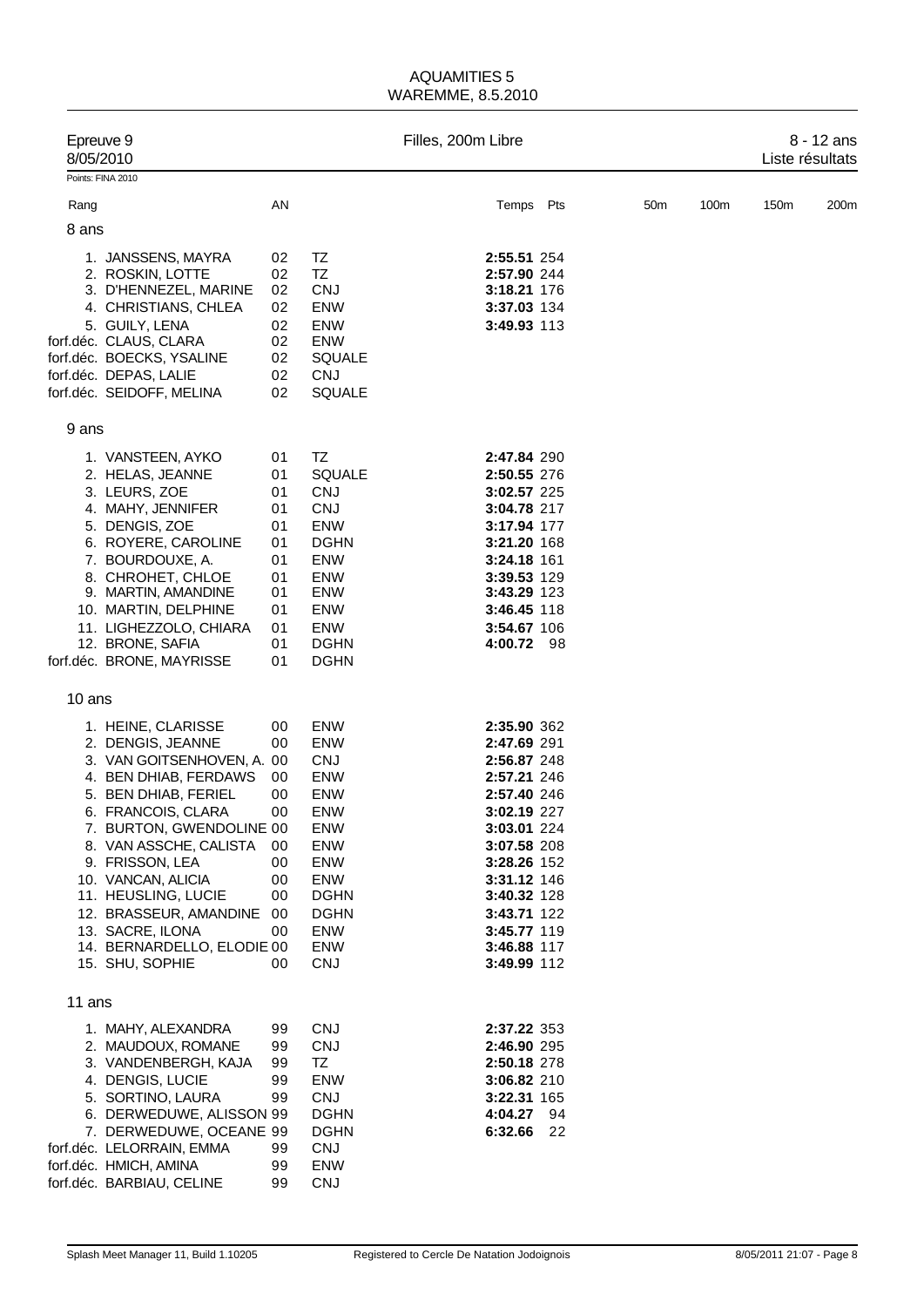### Epreuve 9, Filles, 200m Libre

| 1. JASSELETTE, LAETITIA 98 ENW |  | 2:41.71 324 |
|--------------------------------|--|-------------|
| 2. DAWIRS, LAURELINE 98 DGHN   |  | 2:43.02 317 |

|        | Epreuve 10<br>8/05/2010                                                                                                                                                                                                                                                                        |                                                                            |                                                                                                                                                                                      | Garçons, 200m Libre                                                                                                                                                         |                            |                 |      |      | 8 - 12 ans<br>Liste résultats |
|--------|------------------------------------------------------------------------------------------------------------------------------------------------------------------------------------------------------------------------------------------------------------------------------------------------|----------------------------------------------------------------------------|--------------------------------------------------------------------------------------------------------------------------------------------------------------------------------------|-----------------------------------------------------------------------------------------------------------------------------------------------------------------------------|----------------------------|-----------------|------|------|-------------------------------|
|        | Points: FINA 2010                                                                                                                                                                                                                                                                              |                                                                            |                                                                                                                                                                                      |                                                                                                                                                                             |                            |                 |      |      |                               |
| Rang   |                                                                                                                                                                                                                                                                                                | AN                                                                         |                                                                                                                                                                                      | Temps Pts                                                                                                                                                                   |                            | 50 <sub>m</sub> | 100m | 150m | 200m                          |
| 8 ans  |                                                                                                                                                                                                                                                                                                |                                                                            |                                                                                                                                                                                      |                                                                                                                                                                             |                            |                 |      |      |                               |
|        | 1. DUPONT, JONATHAN<br>2. DALTO, LUCAS<br>3. THEYS, KILLIAN<br>4. FRISSON, NOE<br>5. DE MEESTER, BORIS<br>6. KEUS, GUILLAUME<br>7. TAHAY, JORDAN<br>8. VIZZINI, ARNAUD<br>9. DEWALEFFE, BATISTE<br>10. LEPERE, VICTOR<br>11. STEINIER, ALEXANDRE<br>12. DE ROSEN, LOIC<br>13. CHAMPION, MAXIME | 02<br>02<br>02<br>02<br>02<br>02<br>02<br>02<br>02<br>02<br>02<br>02<br>02 | <b>DGHN</b><br><b>DGHN</b><br><b>CNJ</b><br><b>ENW</b><br><b>CNJ</b><br><b>CNJ</b><br><b>ENW</b><br>ENW<br><b>ENW</b><br><b>SQUALE</b><br><b>ENW</b><br><b>SQUALE</b><br><b>DGHN</b> | 3:04.55 156<br>3:10.08 142<br>3:10.60 141<br>3:14.19 133<br>3:19.86 122<br>3:25.10 113<br>3:26.28 111<br>3:32.20 102<br>3:40.50<br>3:54.11<br>4:03.47<br>4:12.40<br>4:34.61 | 91<br>76<br>67<br>61<br>47 |                 |      |      |                               |
| 9 ans  |                                                                                                                                                                                                                                                                                                |                                                                            |                                                                                                                                                                                      |                                                                                                                                                                             |                            |                 |      |      |                               |
|        | 1. DE LOOZ, NATHAN<br>2. MALEVE, VIRGIL<br>3. SALAMONE, MICKAEL<br>4. TAKALI, HAMIDA<br>5. DENIS, ANTOINE<br>6. PAUWELS, MICHAEL<br>7. BIESWAL, CONSTANT<br>8. GODFROID, LOGAN<br>forf.déc. JOSSART, JANICK<br>forf.déc. MAES, QUENTIN                                                         | 01<br>01<br>01<br>01<br>01<br>01<br>01<br>01<br>01<br>01                   | <b>CNJ</b><br><b>CNJ</b><br><b>DGHN</b><br><b>CNJ</b><br><b>ENW</b><br>TZ<br><b>CNJ</b><br><b>ENW</b><br><b>CNJ</b><br><b>DGHN</b>                                                   | 2:43.90 222<br>2:52.35 191<br>2:58.57 172<br>2:58.78 171<br>3:03.71 158<br>3:14.81 132<br>3:38.53<br>4:00.81                                                                | 94<br>70                   |                 |      |      |                               |
| 10 ans |                                                                                                                                                                                                                                                                                                |                                                                            |                                                                                                                                                                                      |                                                                                                                                                                             |                            |                 |      |      |                               |
|        | 1. VAN CASTER, CYRIL<br>2. BERNARD, CORENTIN<br>3. DI GREGORIO BOTEK, M. 00<br>4. MAUS, LUCAS<br>5. DE ROSEN, BRIEUC<br>6. BULLY, ANTOINE<br>forf.déc. FERON, MATHIEU                                                                                                                          | 00<br>00<br>00<br>00<br>00<br>00                                           | <b>CNJ</b><br><b>ENW</b><br>SQUALE<br><b>SQUALE</b><br><b>SQUALE</b><br>ENW<br>ENW                                                                                                   | 2:40.39 237<br>2:56.50 178<br>3:04.29 156<br>3:12.91 136<br>3:26.08 112<br>3:27.39 110                                                                                      |                            |                 |      |      |                               |
| 11 ans |                                                                                                                                                                                                                                                                                                |                                                                            |                                                                                                                                                                                      |                                                                                                                                                                             |                            |                 |      |      |                               |
|        | 1. PEIFFER, GILLES<br>2. DE PLAEN, ALEXIAN<br>3. CUISSET, FLORENT<br>4. SMISDOM, JASON<br>forf.déc. BRONE, KYLIAN<br>forf.déc. MARECHAL, FLORIAN                                                                                                                                               | 99<br>99<br>99<br>99<br>99<br>99                                           | TZ<br>ENW<br>ENW<br>ENW<br><b>DGHN</b><br>ENW                                                                                                                                        | 2:26.27 313<br>2:51.44 194<br>3:03.68 158<br>3:51.59 78                                                                                                                     |                            |                 |      |      |                               |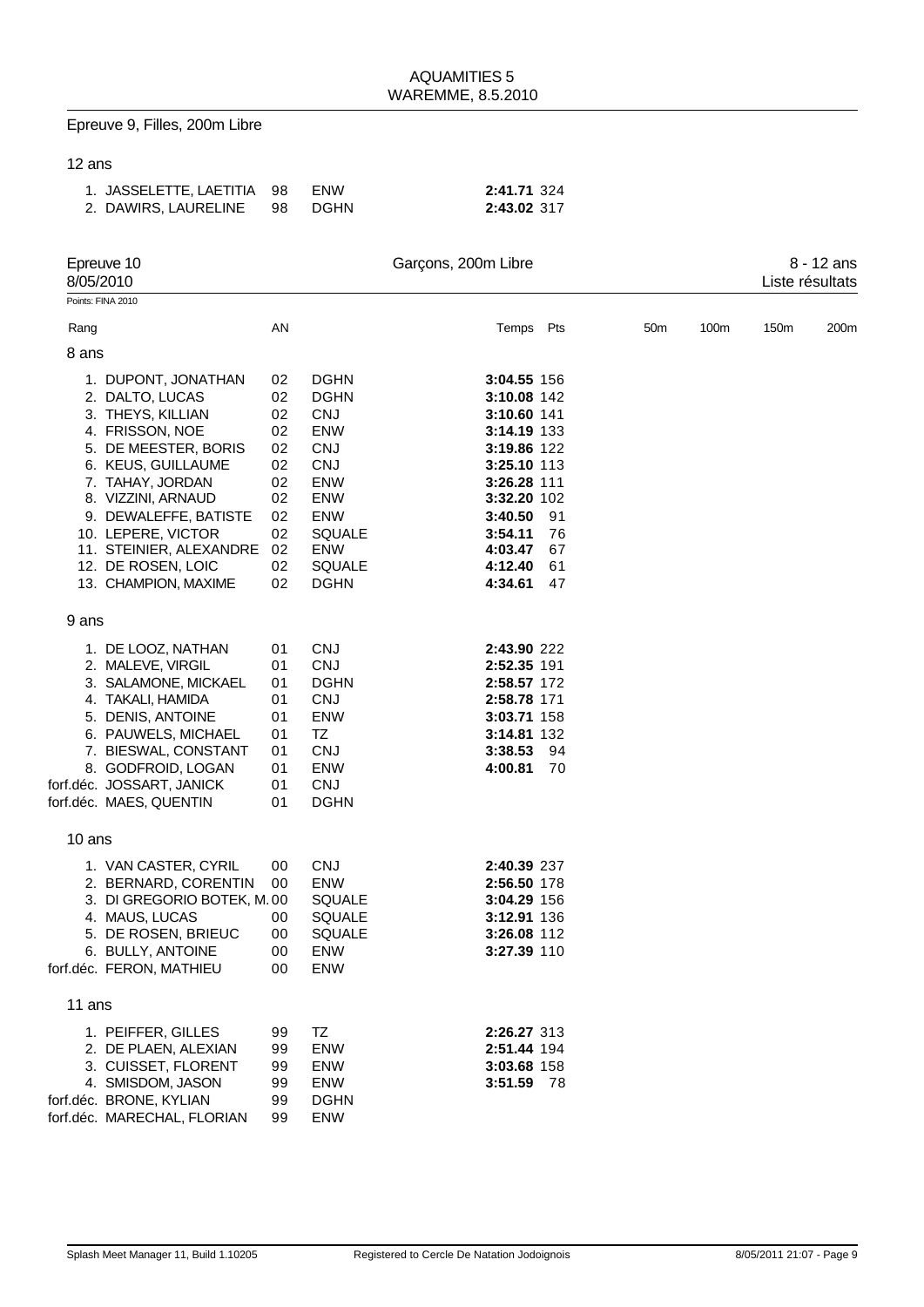# Epreuve 10, Garçons, 200m Libre

| 1. JAMOULLE, QUENTIN    | 98   | <b>ENW</b> | 2:27.77 304 |
|-------------------------|------|------------|-------------|
| 2. VANCAN. ALAN         | 98.  | <b>ENW</b> | 2:34.33 266 |
| 3. MASSOTTE FRANCOIS 98 |      | ENW        | 3:18.69 125 |
| 4. HANOSSET, YOANN      | - 98 | <b>ENW</b> | 3:51.13 79  |

| Epreuve 11<br>8/05/2010 |                                                                                 | Mixte, 8 x 50m Libre                                                   |         | 8 - 12 ans<br>Liste résultats |
|-------------------------|---------------------------------------------------------------------------------|------------------------------------------------------------------------|---------|-------------------------------|
| Points: FINA 2010       |                                                                                 |                                                                        |         |                               |
| Rang                    |                                                                                 |                                                                        | Temps   | Pts                           |
|                         | 1. WAREMME EQUIPE 1                                                             | <b>ENW</b>                                                             | 5:23.67 | 124                           |
|                         | $\,$<br>$\,$<br>$\cdot$                                                         |                                                                        |         |                               |
|                         | $\,$<br>2. JODOIGNE EQUIPE 1<br>$\,$                                            | $\,$<br><b>CNJ</b><br>$\,$                                             | 5:35.83 | 111                           |
|                         | $\cdot$<br>$\cdot$<br>$\,$<br>3. TIENEN PLOEG 1<br>$\,$                         | $\,$<br>TZ<br>$\,$                                                     | 6:01.08 | 89                            |
|                         | $\cdot$<br>$\,$<br>$^\mathrm{''}$<br>4. JODOIGNE EQUIPE 2<br>$\,$               | $\,$<br>$\,$<br><b>CNJ</b>                                             | 6:33.01 | 69                            |
|                         | $\cdot$<br>$\cdot$<br>5. WAREMME EQUIPE 2<br>$\,$<br>$\cdot$                    | $\,$<br>ENW                                                            | 6:37.45 | 67                            |
|                         | $\,$<br>$\,$<br>6. DGHN EQUIPE 2<br>$\,$<br>$\,$                                | $\,$<br><b>DGHN</b><br>$\,$                                            | 7:07.72 | 53                            |
|                         | $\,$<br>$\,$<br>7. WAREMME EQUIPE 3<br>$\,$<br>$\overline{\phantom{a}}$         | $\,$<br>$\,$<br><b>ENW</b>                                             | 7:39.90 | 43                            |
|                         | $\,$<br>$\sim 10^{-11}$<br>8. DGHN EQUIPE 1<br>$\,$<br>$\overline{\phantom{a}}$ | $\,$<br>$\mathcal{L}^{\text{max}}_{\text{max}}$<br><b>DGHN</b><br>$\,$ | 8:00.40 | 38                            |
|                         | 9. WAREMME 4<br>$\mathbf{r}$                                                    | $\sim 10^{-10}$ m $^{-1}$<br><b>ENW</b>                                | 8:10.19 | 35                            |
|                         |                                                                                 |                                                                        |         |                               |